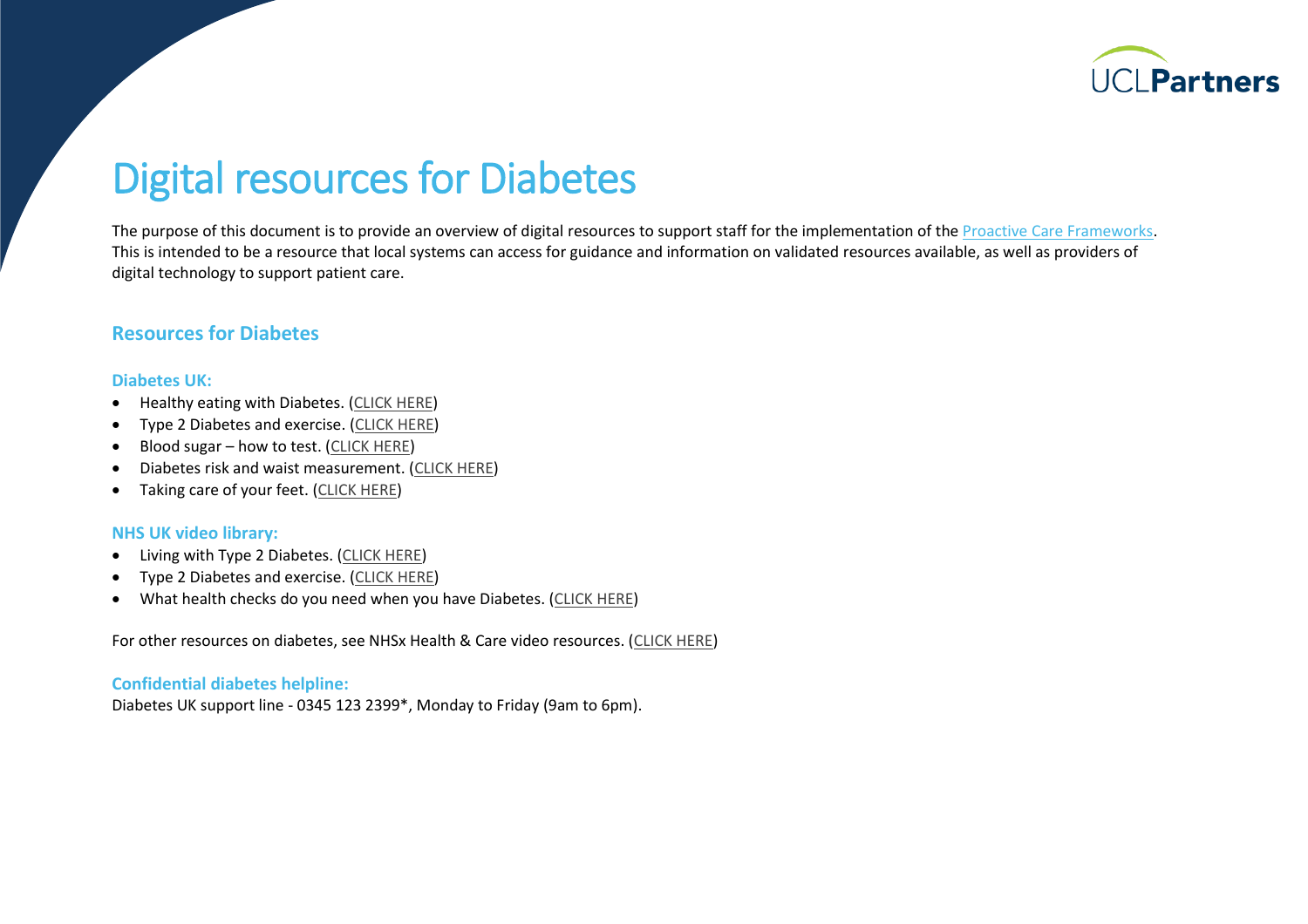

#### **NHS diabetes prevention programme:**

Supports people to understand pre-diabetes and reduce their risk of developing type 2 diabetes by making sustainable improvements to their diet, activity and weight. Based on international research and psychological theories of behaviour change, it empowers participants with the knowledge, skills and support that they need to improve their health.

- North Central London: [CLICK HERE](https://preventing-diabetes.co.uk/north-central-london/)
- North East London: [CLICK HERE](https://preventing-diabetes.co.uk/north-east-london/)
- Mid and South Essex: [CLICK HERE](https://preventing-diabetes.co.uk/essex/)

#### **Peer Support**

Support and conversations with others living with diabetes. [\(CLICK HERE](https://healthunlocked.com/) – then type diabetes into search function)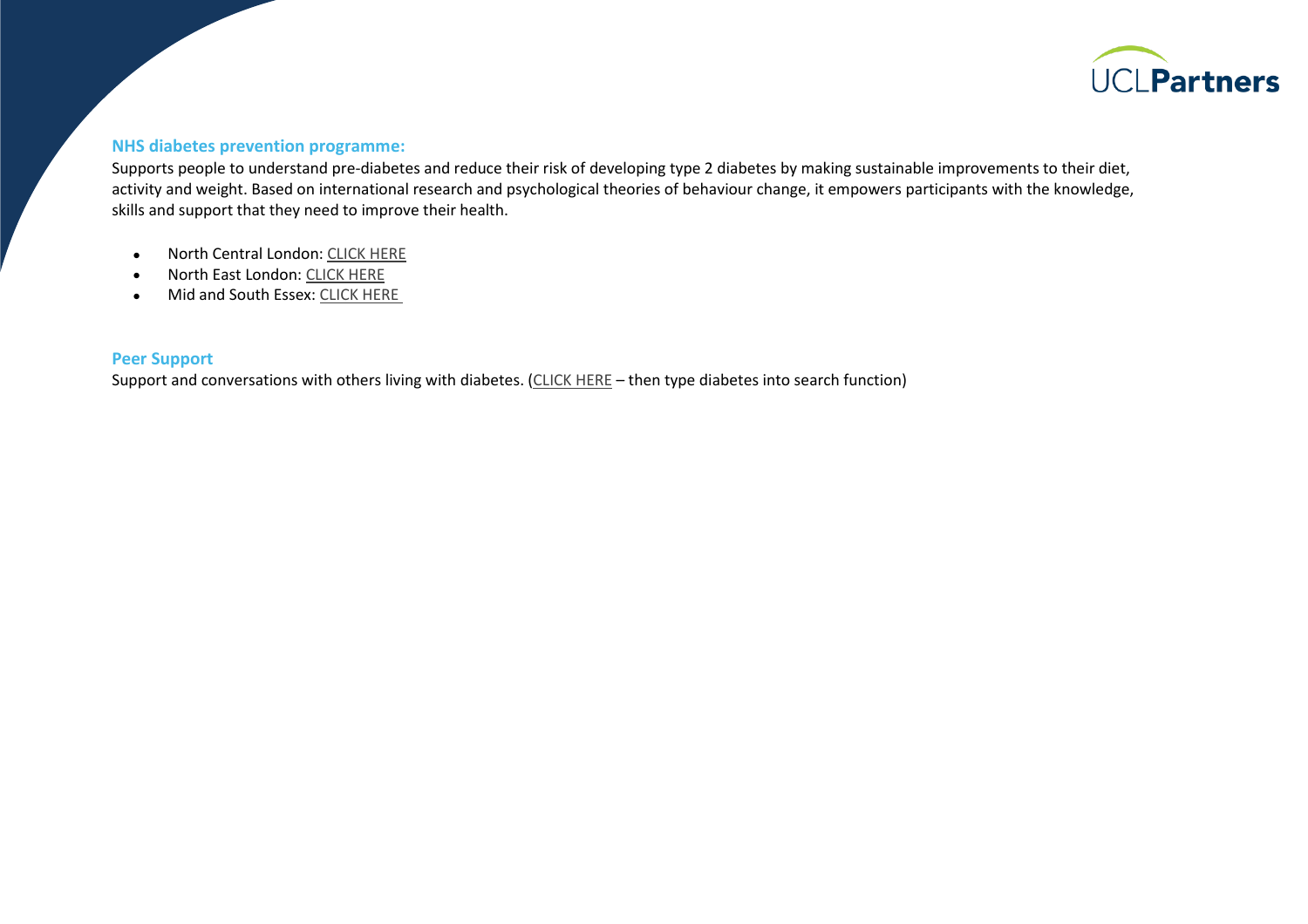

## **Health and wellbeing resources**

#### **Diet:**

• ['One You'](http://www.nhs.uk/oneyou/for-your-body/eat-better/) resources providing information and recipes for easy ways to eat better.

#### **Exercise:**

- '[One](http://www.nhs.uk/oneyou/for-your-body/move-more/) You' resources for moving more.
- [iPrescribe app](http://www.nhs.uk/apps-library/iprescribe-exercise/) offers a tailored exercise plan by creating a 12-week exercise plan based on health information entered by the user.
- [Getting active around the home:](https://weareundefeatable.co.uk/) tips, advice and guidance on how to keep or get active in and around the home from Sport England.
- [Dance to health:](http://www.dancetohealth.org/Online_Session/Online_Sessions) Online dance programme especially tailored to people over 55 years old.

#### **Smoking cessation**:

• [NHS UK](http://www.nhs.uk/oneyou/for-your-body/quit-smoking/) on stop smoking aids, tools and practical tips.

#### **Alcohol:**

- [Heart UK](https://www.heartuk.org.uk/low-cholesterol-foods/alcohol) resources on cutting down on alcohol.
- ['One You'](https://www.nhs.uk/oneyou/for-your-body/drink-less/) guidance for drinking less.

#### **Mental Wellbeing**:

• [NHS UK,](https://www.nhs.uk/every-mind-matters/) every mind matters.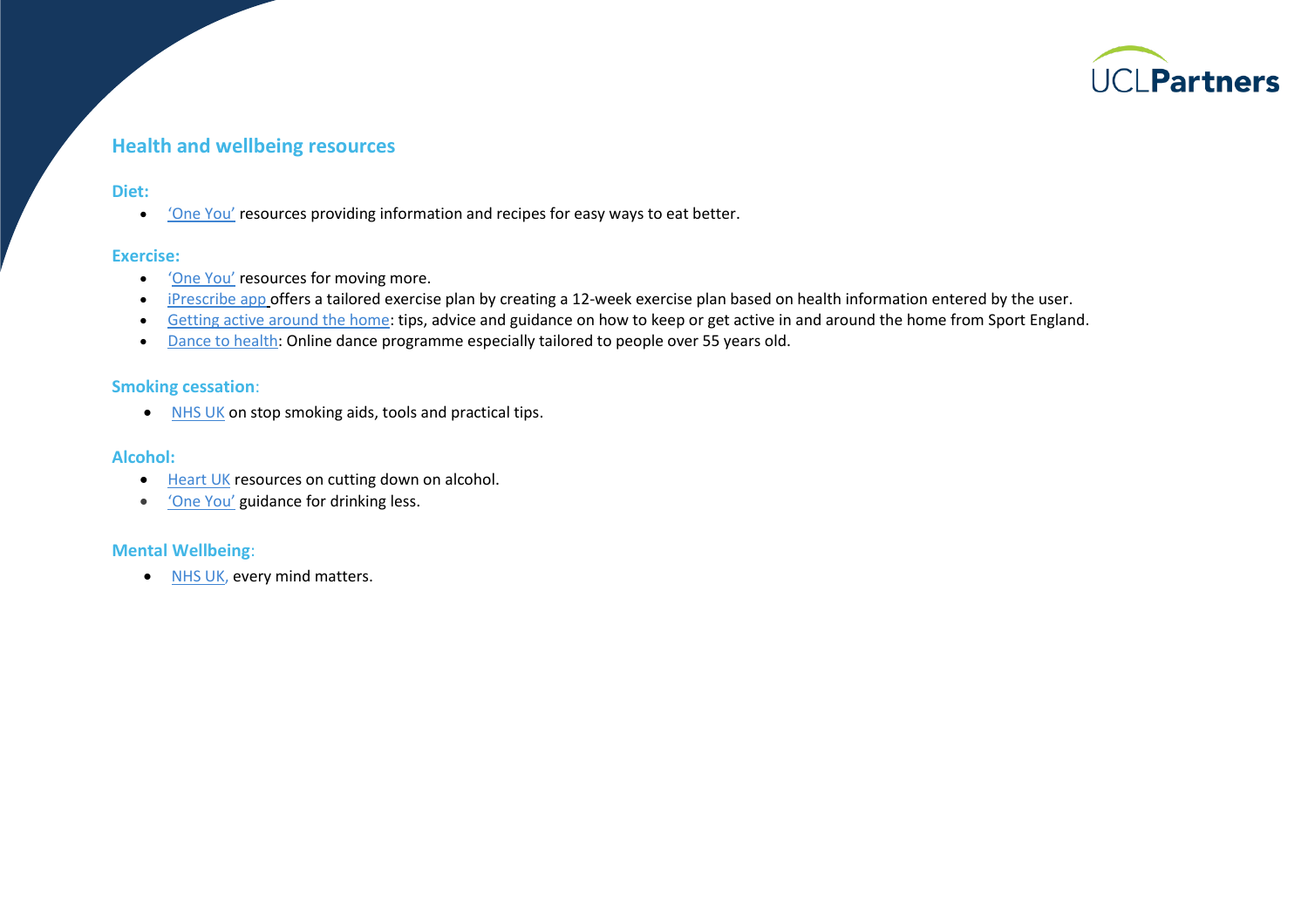

## **Digital Tools for Diabetes**

UCLPartners have developed a list of patient-facing digital tools to enable remote monitoring and self-management for long-term conditions. The following is intended to provide guidance on technology available to be commissioned, that will support remote monitoring and enhanced, selfdirected management for patients with diabetes.

All digital tools considered adhere to the following criteria:

- Market ready for purchase & supply.
- UK supplier, already operational in the NHS.
- Compliant with all regulatory standards for use in the NHS.
- Enables patients with a diagnosis of diabetes to remote monitor and self-manage their condition.
- Evidence available, demonstrating patient and clinician impact and improvement.
- Budget impact evaluation available, demonstrating better value/ reduced long-term costs to the system.
- Is accessible e.g. health inequalities considered/ meets minimum accessibility requirements.

**Disclaimer** – We do not endorse or recommend any of the commercial products, processes or services provided within this document, with the sole intended purpose to be for guidance only.

N.B. Blood lipid monitoring was considered, however there were no digital tools that offered this.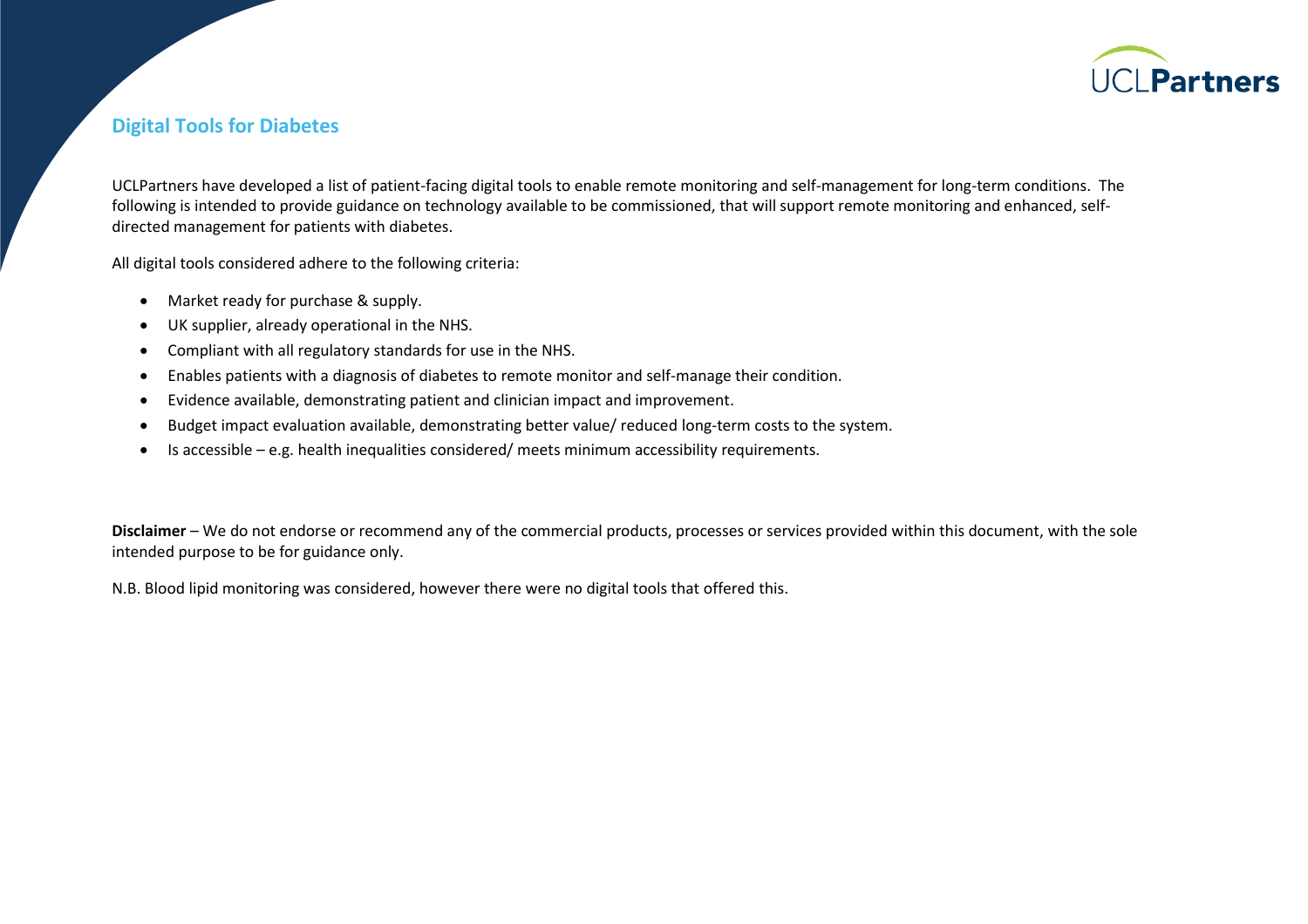

| Innovation                                 |                                                                                                                                                       | Remote monitoring/assessment |         |                       |       |                       | <b>Functionality</b>        |                                  | Self-management &       |                            |
|--------------------------------------------|-------------------------------------------------------------------------------------------------------------------------------------------------------|------------------------------|---------|-----------------------|-------|-----------------------|-----------------------------|----------------------------------|-------------------------|----------------------------|
|                                            |                                                                                                                                                       |                              |         |                       |       |                       |                             |                                  | education               |                            |
| Name<br>(click for<br>provider<br>website) | Description                                                                                                                                           | Device                       | BP & HR | Weight/<br><b>BMI</b> | HbA1c | Urinary<br><b>ACR</b> | Clinician<br>Dash-<br>board | Patient-<br>Clinician<br>msg'ing | Structured<br>Education | Self-directed<br>Education |
| Changing<br>Heath                          | Digital education and personalised<br>coaching programme for Type 2<br>diabetes.                                                                      |                              |         |                       |       |                       | Y                           |                                  | Y                       |                            |
| Healthy.io<br>(UK) Ltd                     | A Home test kit for assessment of signs<br>of CKD, including albumin: creatinine<br>ratio, powered by AI to receive<br>immediate clinical results.    | Y                            |         |                       |       | Y                     | Y                           |                                  | Y                       |                            |
| In Healthcare                              | Digital education and personalised<br>coaching programme for Type 2 diabetes,<br>plus remote monitoring including omni<br>channel recording of HbA1c. |                              | Y       | Y                     | Y     |                       |                             |                                  |                         |                            |
| Low Carb<br>Program                        | A QISMET-accredited 10-week, evidence-<br>based structured behavioural change<br>programme.                                                           |                              |         |                       |       |                       | Y                           |                                  | Y                       | Y                          |
| myDiabetes                                 | myDiabetes platform with app, is an<br>evidence-based digital therapeutic for<br>self-management of patients with type 2<br>diabetes.                 |                              | Y       | Y                     | Y     |                       | Y                           | Y                                | Y                       | Y                          |
| <b>My Diabetes</b><br>My Way               | Online self-management platform for<br>people with diabetes.                                                                                          |                              |         |                       |       |                       |                             | Y                                |                         | Y                          |
| Oviva<br><b>Diabetes</b><br>Support        | A QISMET-accredited, evidence-based<br>structured education and behavioural<br>change intervention for people with type<br>2 diabetes.                |                              |         |                       |       |                       | Y                           | Y                                | Y                       |                            |
| Second<br><b>Nature</b>                    | A QISMET-accredited, evidence-based<br>structured education and behavioural<br>change intervention for obesity and/ or<br>type 2 diabetes.            |                              |         |                       |       |                       |                             |                                  | Y                       |                            |